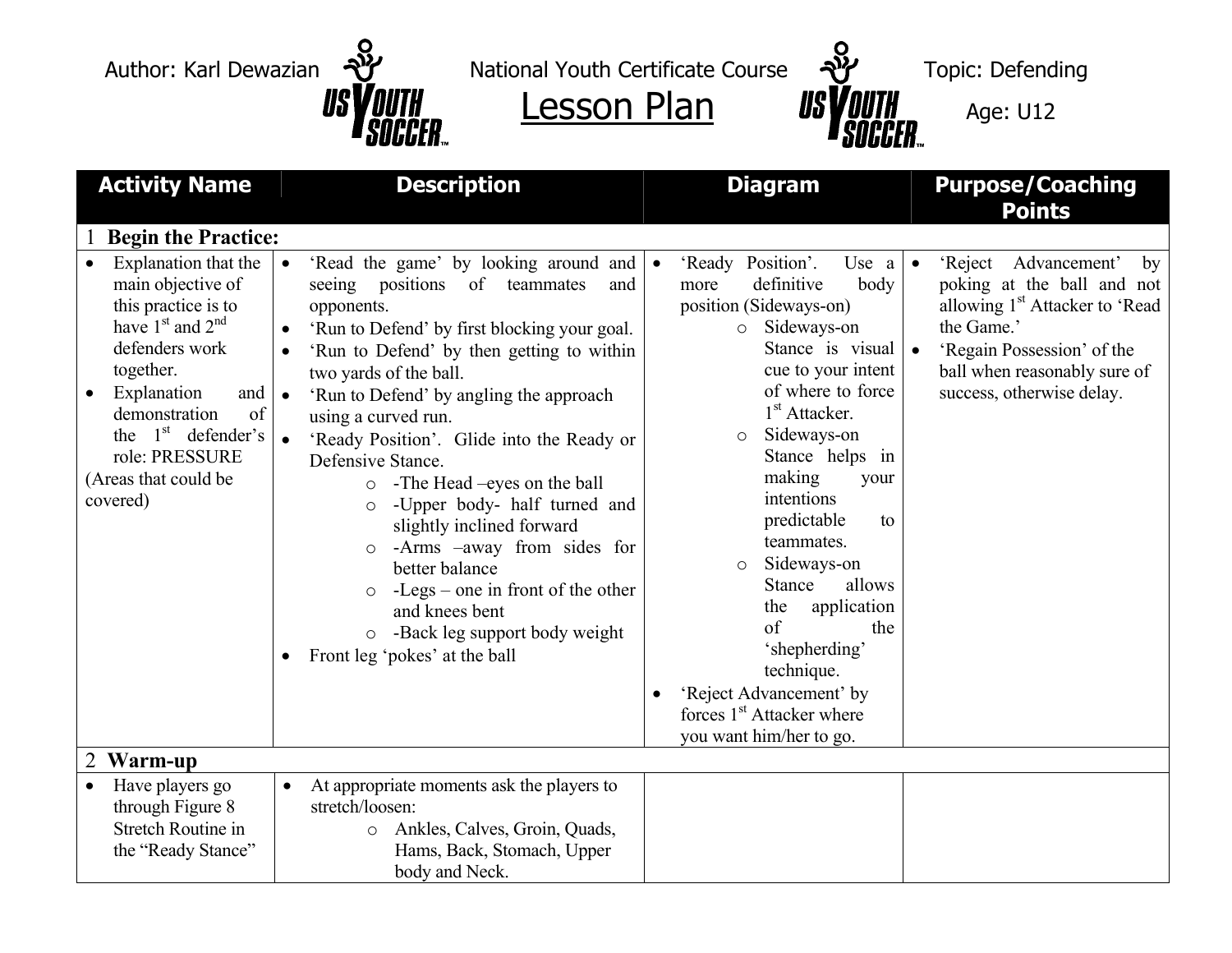

Author: Karl Dewazian  $\frac{8}{10}$  National Youth Certificate Course Topic: Defending

## $\frac{1}{s}$   $\frac{1}{s}$   $\frac{1}{s}$   $\frac{1}{s}$   $\frac{1}{s}$   $\frac{1}{s}$   $\frac{1}{s}$   $\frac{1}{s}$   $\frac{1}{s}$   $\frac{1}{s}$   $\frac{1}{s}$   $\frac{1}{s}$   $\frac{1}{s}$   $\frac{1}{s}$   $\frac{1}{s}$   $\frac{1}{s}$   $\frac{1}{s}$   $\frac{1}{s}$   $\frac{1}{s}$   $\frac{1}{s}$   $\frac{1}{s}$   $\frac{1}{s}$

|                                                                                            | UUUUL!!™                                                                                                                                                                                                                                                                                                                                                                                                                                                                                                                       |                                                                                                                                                                                                |
|--------------------------------------------------------------------------------------------|--------------------------------------------------------------------------------------------------------------------------------------------------------------------------------------------------------------------------------------------------------------------------------------------------------------------------------------------------------------------------------------------------------------------------------------------------------------------------------------------------------------------------------|------------------------------------------------------------------------------------------------------------------------------------------------------------------------------------------------|
| 3 One + One (Cooperative)                                                                  |                                                                                                                                                                                                                                                                                                                                                                                                                                                                                                                                |                                                                                                                                                                                                |
| 'Server' goes through<br>'the SERVE' pattern<br>and become<br>Cooperative 1st<br>Attacker. | As Cooperative 1 <sup>st</sup> Attacker apply the<br>$\bullet$<br>appropriate Stage of Play:<br>Beginning Stage - Allow $1^{st}$ Defender to work<br>on techniques by walking with the ball.<br>Intermediate Stage – Allow $1st$ Defender to<br>$\bullet$<br>work on techniques by jogging with the<br>ball.<br>Advanced Stage - Challenge $1st$ Defender<br>to work together by sprinting through the<br>action.<br>• $1st$ Attacker Cooperate and Guarantee $1st$<br>Defender success in individual Defending<br>techniques. | Coach - Remember<br>$\bullet$<br>(PLUS) stands<br>forPlayers Learn<br>Using Stoppages.                                                                                                         |
| 4 One vs. One (Competitive)                                                                |                                                                                                                                                                                                                                                                                                                                                                                                                                                                                                                                |                                                                                                                                                                                                |
| Players experiment with<br>their newly acquired<br>techniques in Defending                 |                                                                                                                                                                                                                                                                                                                                                                                                                                                                                                                                | Coach observes and<br>takes notes on<br>weaknesses to be<br>improved at future<br>practices.<br>$\mathbf{Coach} - \mathbf{Remember}(\mathbf{vs.})$<br>stands for you being<br>Verbally Silent. |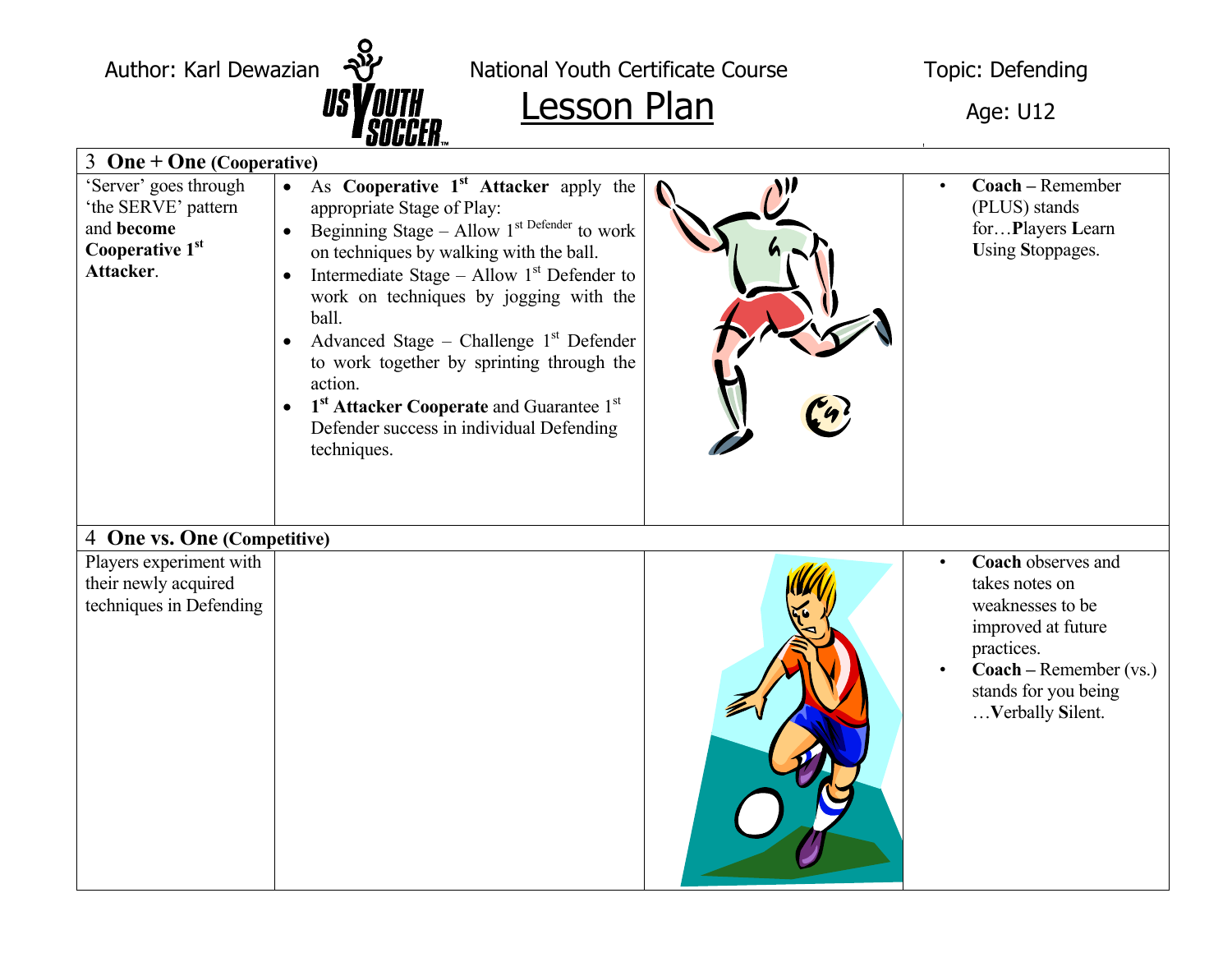

Author: Karl Dewazian  $\overline{v}$  National Youth Certificate Course Topic: Defending

| 5 Half-time                                         |                                      |                                                      |  |                                    |
|-----------------------------------------------------|--------------------------------------|------------------------------------------------------|--|------------------------------------|
|                                                     | Gather the team                      | Explanation and Demonstration of $2nd$               |  | Notes:                             |
|                                                     | in a defined,                        | Defenders role: COVER                                |  | Your goal is to limit verbiage     |
|                                                     | secluded,                            | Go through 'the SERVE' pattern with<br>$\bullet$     |  | For example: "RIGHT," tells it     |
|                                                     | shaded area.                         | SERVER and intend to become 2 <sup>nd</sup>          |  | all. No need to say "force-right". |
|                                                     |                                      | Defender.                                            |  | Hearing $2nd$ Defenders voice      |
|                                                     | Encourage and                        | As $2nd$ Defender:<br>$\bullet$                      |  | means                              |
|                                                     | have players                         | Make proper recovery run.<br>Remember,               |  | There is "cover" and ball position |
|                                                     | replenish                            | curved runs are best!                                |  | dictates the $1st$ Defenders next  |
|                                                     | liquids.                             | Take (ideal) covering position at 2-4 yd.            |  | move.                              |
|                                                     |                                      | behind 1 <sup>st</sup> Defender.                     |  |                                    |
|                                                     | Check for                            | At a distance where becoming $1st$ Defender          |  |                                    |
|                                                     | injuries                             | is immediately possible.                             |  |                                    |
|                                                     | Have players                         | Begin verbal communication to inform $1st$           |  |                                    |
|                                                     | relax and                            | Defender of your covering position.                  |  |                                    |
|                                                     | communicate                          | Give $1st$ Defender 'specific'<br>verbal             |  |                                    |
|                                                     | with each other                      | instructions - for example:                          |  |                                    |
|                                                     | about the                            | "Tighten" -get closer to $1st$ Attacker<br>$\bullet$ |  |                                    |
| theme.                                              |                                      | "Force out"<br>-make $1st$ Attacker go               |  |                                    |
|                                                     |                                      | toward touchline                                     |  |                                    |
| Review $1st$<br>Defenders role<br>$-$ if necessary. |                                      | "Force in" -make 1 <sup>st</sup> Attacker go away    |  |                                    |
|                                                     |                                      | from touchline                                       |  |                                    |
|                                                     | "Poke"<br>-fake attempts at the ball |                                                      |  |                                    |
|                                                     |                                      | "Tackle"<br>-make attempts at the ball               |  |                                    |
|                                                     |                                      | Give encouragement or other advice such as           |  |                                    |
|                                                     |                                      | get closer'; 'watch the ball'. Etc.                  |  |                                    |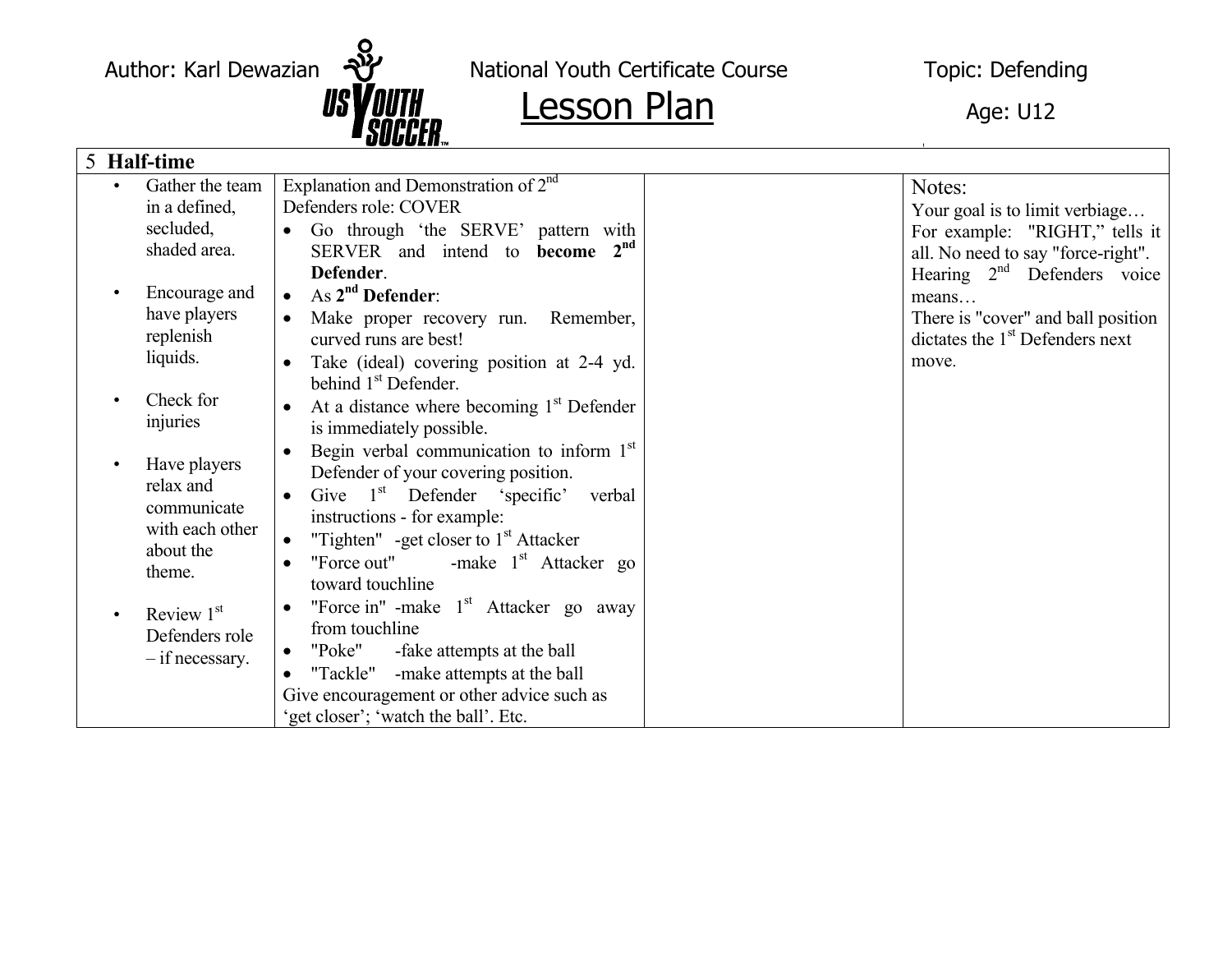| Author: Karl Dewazian                                           | National Youth Certificate Course<br><b>Lesson Plan</b><br><i>IIS\</i>                                                                                                                                                                                                                                                                                                                                                                                                                                                                                                                                                                                                                    | Topic: Defending<br>Age: U12                                                                                                                                                             |
|-----------------------------------------------------------------|-------------------------------------------------------------------------------------------------------------------------------------------------------------------------------------------------------------------------------------------------------------------------------------------------------------------------------------------------------------------------------------------------------------------------------------------------------------------------------------------------------------------------------------------------------------------------------------------------------------------------------------------------------------------------------------------|------------------------------------------------------------------------------------------------------------------------------------------------------------------------------------------|
| <b>Small Sided</b><br>Game(s)<br>$(2 + 1)$ Cooperative<br>Game) | 'Server' goes through 'the SERVE' pattern<br>$\bullet$<br>and become Cooperative 1 <sup>st</sup> Attacker.<br>As Cooperative 1 <sup>st</sup> Attacker apply the<br>$\bullet$<br>appropriate Stage of Play:<br>Beginning Stage - Allow $1st$ and $2nd$<br>Defenders to work on Defending by<br>walking with the ball.<br>Intermediate Stage – Allow $1st$ and $2nd$<br>Defenders to work on Defending by jogging<br>with the ball.<br>Advanced Stage – Challenge $1st$ and $2nd$<br>$\bullet$<br>Defenders to work together by sprinting<br>through the action.<br>1 <sup>st</sup> Attacker Cooperate and Guarantee 1 <sup>st</sup><br>and $2nd$ Defenders success in Working<br>Together! | Coach - Remember (PLUS)<br>stands forPlayers Learn<br><b>Using Stoppages.</b>                                                                                                            |
| <b>Small Sided</b><br>Game(s)<br>(2 vs. 1 Competitive<br>Game)  | $1st$ and $2nd$ Defenders experiment with their<br>newly acquired techniques in Defending                                                                                                                                                                                                                                                                                                                                                                                                                                                                                                                                                                                                 | <b>Coach</b> observes and takes<br>notes on weaknesses to be<br>improved at future<br>practices.<br><b>Coach</b> – Remember that<br>(vs.) stand for you being<br><b>Verbally Silent)</b> |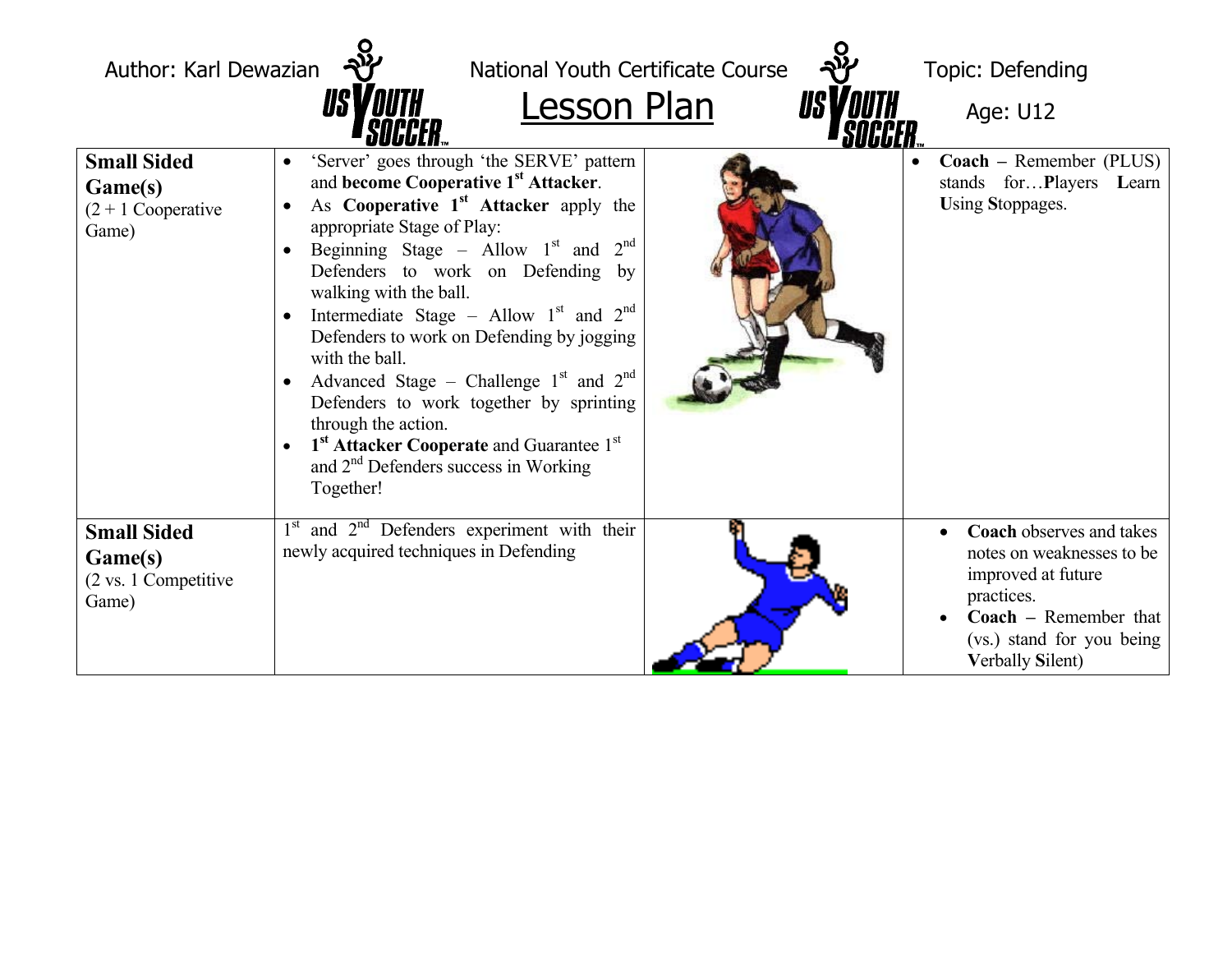Author: Karl Dewazian  $\frac{18}{10}$  National Youth Certificate Course Topic: Defending Lesson Plan Age: U12 **Scrimmage**  (Cooperative Scrimmage) Opposing team **becomes Cooperative in Attack**• As **Cooperative Attackers** apply the appropriate Stage of Play: • Beginning Stage – Allow Defenders to work on  $1<sup>st</sup>$  and <sup>2</sup>nd Defender Working Together by walking with • **Coach –** Remember (PLUS) stand for…**P**layers **L**earn **U**sing **S**toppages.

- the ball. • Intermediate Stage – Allow Defenders to work on  $1<sup>st</sup>$  and 2<sup>nd</sup> Defender Working Together by jogging with the ball. • Advanced Stage – Challenge Defenders to work together as  $1<sup>st</sup>$  and  $2<sup>nd</sup>$  Defenders by sprinting through the action. • **Attackers Cooperate** and Guarantee Defending Team success in Working Together! **Scrimmage**  (Competitive Scrimmage) Defenders experiment with their newly acquired techniques in Defending in pairs. • **Coach** observes and takes notes on weaknesses to be improved at future practices. • **Coach –**remember that
	-

(vs.) stand for you being…**V**erbally Silent.